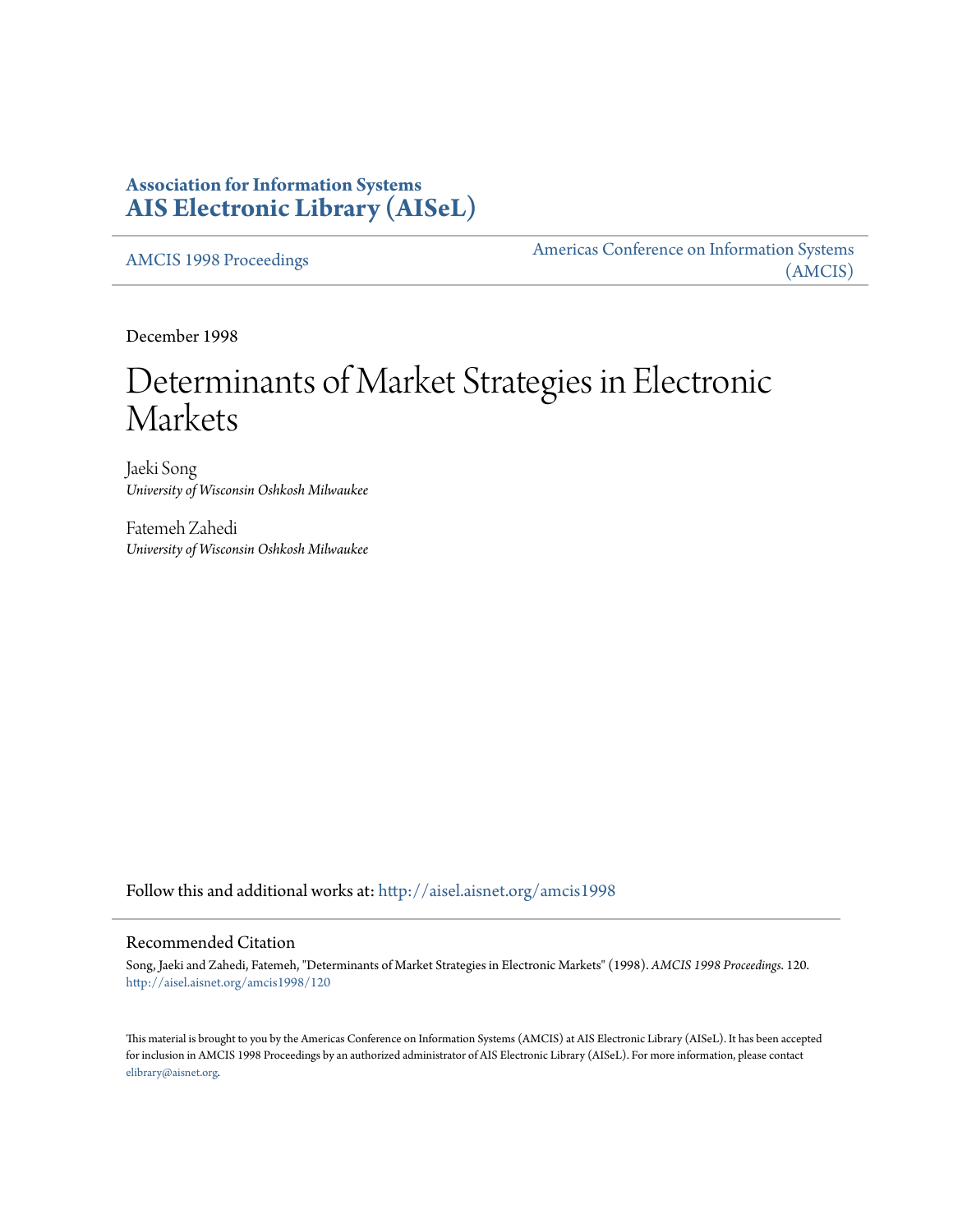# **Determinants of Market Strategies in Electronic Markets**

**Jaeki Song Fatemeh "Mariam" Zahedi** School of Business Administration University of Wisconsin, Milwaukee

## **Abstract**

*Electronic markets have opened a new type of market for customers and organizations, and have become a serious alternative to traditional, non-electronic markets. There has been little comparative analysis of these two market types, and the market strategies that are adopted in each. This paper explores the differences between traditional and electronic markets, identifies possible market strategies related to electronic markets, and investigates factors associated with the adoption of these strategies. Our empirical analysis will provide an insight to reasons for adopting different market strategies.* 

## **Traditional vs. Electronic Markets**

With the expansion of the Internet, electronic markets have begun to emerge as an alternative forum for business transactions. We define traditional markets as non-Internet markets, where buyers and sellers rely on non-electronic media for market-related activities.

These two market types differ in a number of ways.

- 1. *Location constraints and the resulting allocational inefficiency*. Traditional markets are constrained by location, which reduces consumer utility [Hoteling 1929]. This constraint does not exist in electronic markets. For consumers who have access to electronic markets, such markets offer allocation efficiency [Bakos 1991].
- 2. *Product differentiation and customization.* Product differentiation is an important –and costly--competitive strategy [Perloff et al.1997]. Electronic markets provide customization opportunities by capturing information about customers and their actions [Choi et al. 1997 Ravindran et al. 1996].
- 3. *Distribution channels and different roles for intermediaries.* Distribution channels and intermediaries play important roles in relationships between buyers and sellers [Gerstner and Hess 1991]. In electronic markets, the traditional intermediaries disappear or change drastically in nature [Benjamin and Wigand 1995; Baily and Bakos 1997].
- 4. *Degree of price information and cost of searching for the best price.* There is a cost associated with searching for the best price. In electronic markets, this cost is lower due to the availability of free information on demand [Bakos 1991].
- 5. *Types of advertising*. Advertising is the modern method of identifying customers and firms [Stigler 1961]. As advertising costs increase, the potential for monopoly pricing increases, which creates market inefficiencies and reduces customers' welfare [Stahl 1994]. Advertising in electronic markets serves the same purposes as those in traditional markets (providing information, increasing demand, changing the elasticity of demand, creating barriers to entry, and product differentiation [Choi et al. 1997]). However, electronic markets offer novel methods of advertising. Advertising in traditional markets is of the broadcasting type, with little control over who receives the message. In electronic markets, it is possible to target select group of customers and to monitor results more closely (using measures such as hit rate). Furthermore, the pullmethod of advertising offers new possibilities for advertising in electronic markets. Hence, advertising in electronic markets has more customization potential.
- 6. *Extent and type of competition*. The cost of search for the best price allows sellers the advantage of the monopolistic pricing and special strategies [Bakos 1991; Varian 1992]. This has been demonstrated in the oligopoly power in the food and tobacco industries [Lopez and Bhuuan 1998]. The reduced search cost in electronic markets increases competition, increases customers' utility by improving the match between their needs and products, and move the market towards the optimal market allocation [Bakos 1991, 1997].
- 7. *Size of the potential markets*. The global accessibility of electronic markets increases the potential size of this market well beyond traditional markets, and creates more equality of access among sellers of various size and market power. There is a higher degree of cultural, social, and preference diversity in electronic markets, which demands a different business approach to the product design, marketing, and their related business activities..
- 8. *Access Constraints*. Access to electronic markets is constrained by the knowledge of and access to the required technology. These constraints exclude certain types of customers from participating in electronic markets. Furthermore, customers do not have physical access to products in this market, which makes it an inadequate market medium for certain products, and could at best be a supplement to traditional markets.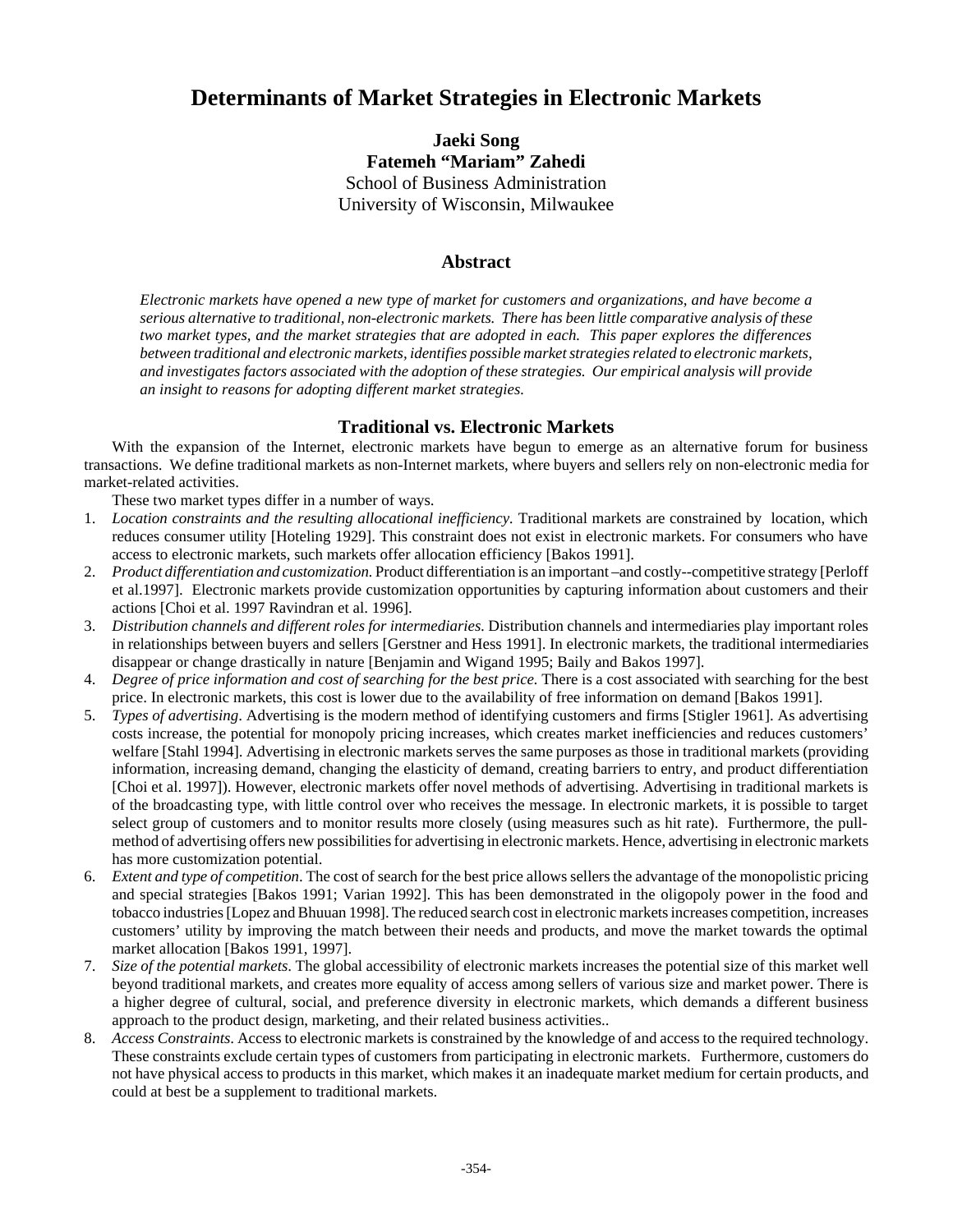#### **The Model**

Given the distinct differences between traditional and electronic markets, little is known about business strategies for operating in one as opposed to the other, and factors that are associated with the choice of such strategies. We distinguish two types of strategies: replacement and complementary. In the replacement strategy, the organization opts to act in electronic markets exclusively and use it as a substitute for traditional markets for its business activities. In the complementary strategy, electronic markets are to complement and enhance the organization's market activities in its traditional markets. In this paper, we explore factors that are associated with the choice of these strategies.

We conjecture that many organizations prefer the complementary strategy [Lederer et al. 1997]. But this strategy is not uniform and has its own sub-strategies. We distinguish three categories of market-related business activities, which can be performed in electronic markets:

- 1) Pre-transaction information exchange, such as advertising, or providing information about the product, price, company, and competitor
- 2) Transactions, such as ordering, paying for, and the delivery of product

3) Post-transaction information exchange, such as customer service, customer survey, warranty, and recall.

In this research, we explore the organizational and external factors associated with the selection of various combinations of the complementary strategies. Figure 1 summarizes our model.



**Figure 1. The Conceptual Model**

#### **The Factors**

Organizational and external factors are the constructs, which we posit to influence the choice of market strategy. From our survey of literature, we have identified possible organizational factors as; technical competency, reputation, products, advertising policy, and pricing policy. The candidate external factors are the extent of competition, types of intermediaries, and industry and customer types. Figure 2 summarizes the literature survey on these factors.

We conjecture that the factors related directly

to the differences between traditional and electronic markets play an important role in the determination of market strategies.

#### **Methodology**

We are in the process of identifying data sources. We identify companies that use electronic markets and determine their market strategies. Data for these companies will come from the secondary sources as well as the direct data collection. We will use a number of statistical techniques for the analysis of our model.

The contribution of this research is in recognizing the differences between traditional and electronic markets, and in identifying business strategies stemming from these differences. Our empirical analysis will shed light on organizational and external factors associated with the selection of market strategies.

#### *References*

- Anderson, S.P., Goeree, J.K., and Ramer, R., "Location, location, location," *Journal of Economic Theory*, (77:1), 1997, pp. 102- 127
- Bailey, Joseph P., & Bakos, Yannis, "An exploratory study of the emerging role of electronic intermediaries," *International Journal of Electronic Commerce*, (1:3), Spring, 1997, pp. 7-20

Bakos, J. Yannis, "A strategic analysis of electronic marketplaces," *MIS Quarterly*, (15:3), 1991, 310.

- Bakos, J. Yannis, "Reducing byuer search costs: Implications for electronic marketplaces." *Management Science*, (43:12), 1997, pp. 1676-1692.
- Bakos, J. Yannis and Brynojolfsson, Erik, "Bundling information goods; pricing, profits, and efficiency," MIT Working paper, 1997.
- Benjamin, R., & Wigand, R, "Electronic markets and virtual value chains on the information highway," *Sloan Mangement Review,* Winter, 1995, pp. 62-72.
- Booth, M.E. and Phillips, G., "Technology, competencies, and competitiveness: The case for reconfigurable and flexible strategies," *Journal of Business Research*, (41:1), 1998, pp. 29-40.
- Choi, Soon-Yong, Stahl, Dale.O, & Whinston, Andrew B., *The Economics of Electronic Commerce*, Macmillan Technical Publishing, Indiana, 1997.
- Clemons, E.K, and Row, M.C., " Sustaining IT advantage: The role of structural differences," *MIS Quarterly*, (13:3), 1991, pp. 275-292.